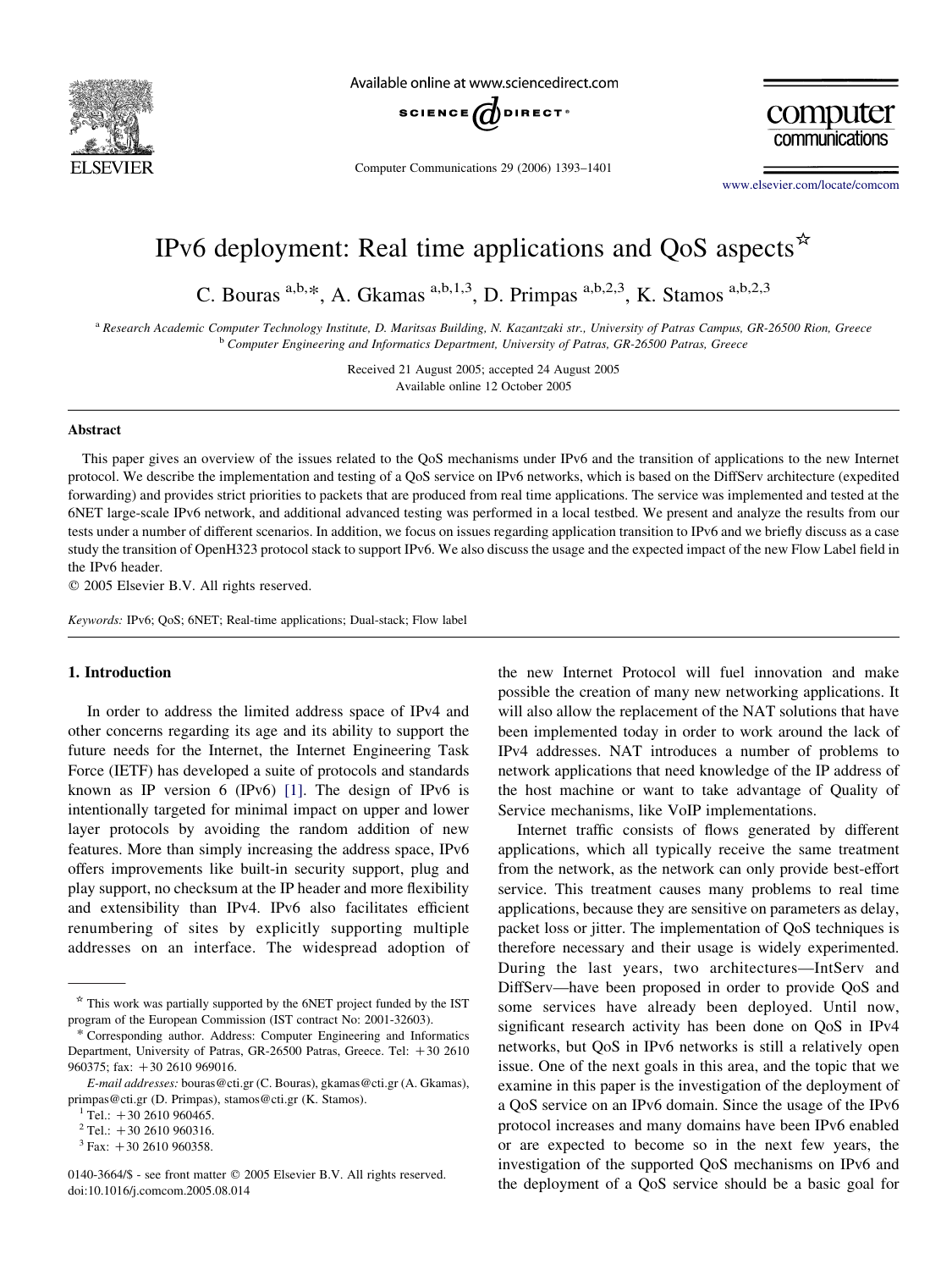existing networks as they migrate to tomorrow's IPv6 networks.

In order to evaluate the QoS mechanisms in IPv6, we implemented a QoS service at the large-scale 6NET network, and also at a local testbed especially setup for this purpose. For real-time traffic, we used the traffic generated by an H.323 videoconferencing application based on the library developed by the OpenH323 project. The OpenH323 project [\[2\]](#page-8-0) develops an open source implementation of the H.323 standard in the form of a central library, the OpenH323 library, which is also based on another open source library called PWLib. The OpenH323 library can be used for the rapid development of applications that wish to use the H.323 protocol for multimedia communications over packet-based networks. The library and most of the applications it supports have now been ported to IPv6 [\[3,4\]](#page-8-0). Although the SIP protocol has recently gained wide adoption, H.323 is still very important as there is a very large installed base of H.323 products and it is still used widely (for example GnomeMeeting, an H.323 client based on OpenH323 is the most important videoconferencing application in the Linux environment).

Part of this work has been supported by the 6NET project [\[5\]](#page-8-0), in the framework of which the native IPv6 network used for our experiments was installed, configured and maintained. 6NET is a 3-year European project to demonstrate that continued growth of the Internet can be met using new IPv6 technology. The project has built a native IPv6-based network connecting 16 countries in order to gain experience of IPv6 deployment and migration from existing IPv4-based networks. This has been used to extensively test a variety of new IPv6 services and applications, as well as interoperability with legacy applications. The 6NET network is Europe's biggest IPv6 network, and aims at gaining and developing an understanding of the issues involved in deploying IPv6 networks, in terms of physical infrastructure, address allocation, registries, routing, DNS operation, and network management among others.

The rest of the paper is organized as follows: Section 2 presents related work on IPv6, while Section 3 presents issues regarding real time applications and IPv6. In Section 4, we analyze QoS aspects in IPv6 by presenting some QoS experiments over IPv6 infrastructure. Finally, Section 5 describes the future work that we intend to do on this area and Section 6 presents our conclusions.

# 2. Related work

IPv6 has generated a lot of interest in the research community and as IPv6 deployment is steadily becoming more widespread, more and more affected areas of the network infrastructure are examined. There is very large literature on the general aspects of the new Internet Protocol and its benefits [\[6,7\].](#page-8-0) The topic of applications operating over IPv6 is also extensively covered and a number of approaches have also been proposed in order to port already existing network applications to IPv6 [\[8–11\]](#page-8-0). However, an area that relatively lacks sizeable literature is the issue of Quality of Service

mechanisms and their operation over the IPv6 protocol, particularly in real-world scenarios. Of course the issue of Quality of Service in general is a very active research area [\[12\]](#page-8-0). In earlier publications [\[13\]](#page-8-0) the implementation of QoS mechanisms using Cisco network devices has been extensively investigated using localized testbeds. This research is followed up and expanded by the experiments covered in the current paper. Although IPv6 DiffServ has been implemented in many commercial routers for some time now, literature is still lacking in terms of large-scale tests in native IPv6 networks, and this paper intends to cover this aspect.

Besides 6NET, a number of other research projects [\[14–18\]](#page-8-0) in the European-Union and other parts of the world are also pushing the boundaries of IPv6 deployment and large-scale experience of the protocol. 6QM [\[17\]](#page-8-0) is specifically devoted to research and development of measurement technologies for Quality of Service in IPv6 networks.

# 3. Applications for IPv6

Programming network applications for IPv6 [\[19\]](#page-8-0) introduces a number of changes compared to IPv4. This means that most of the existing network applications cannot normally make use of an IPv6-enabled network. There have been several approaches to solve this problem, such as Bump-in-the-Stack [\[9\]](#page-8-0), Bump-in-the-API [\[10\]](#page-8-0), IPv6-to-IPv4 Transport Relay Translator [\[11\]](#page-8-0) or Stateless IP/ICMP Translation Algorithm (SIIT) [\[8\]](#page-8-0), which are generally useful for the transition period and cover the need for interoperation between nodes that are at different IPv4 to IPv6 transition stages.

However, it is ultimately inevitable to have full IPv6 enabled applications, in order to make full use of the new Internet Protocol and support its wide adoption. An application that makes use of IPv6 can immediately benefit from the largest obstacle that IPv4 presents, namely the scarcity of addresses and therefore the proliferation of complex mechanisms, like NAT, that attempt to alleviate this problem. There are a lot of applications, with VoIP applications being a notable example, which experience serious difficulties when tried to be setup in a NAT environment. By porting such applications to IPv6, the huge supply of fully-functional, routable addresses easily solves all the NAT-related problems.

Moreover, the IPv6-enabled application will be ready to utilize new IPv6 features such as the Flow Label field and the emerging extensions at the Internet Layer, such as IPsec and Quality of Service (QoS) support.

# 3.1. IPv4–IPv6 comparative application evaluation

In order to have a reference point for the rest of the experiments we initially compared the IPv4 and IPv6 stacks used by the OpenPhone application based on OpenH323 which has been IPv6-enabled, without any congestion or QoS mechanism.

The first experiment was to use the IPv4 version of the OpenPhone application at a Point-to-Point communication, sending video and audio between 2 PCs, and without any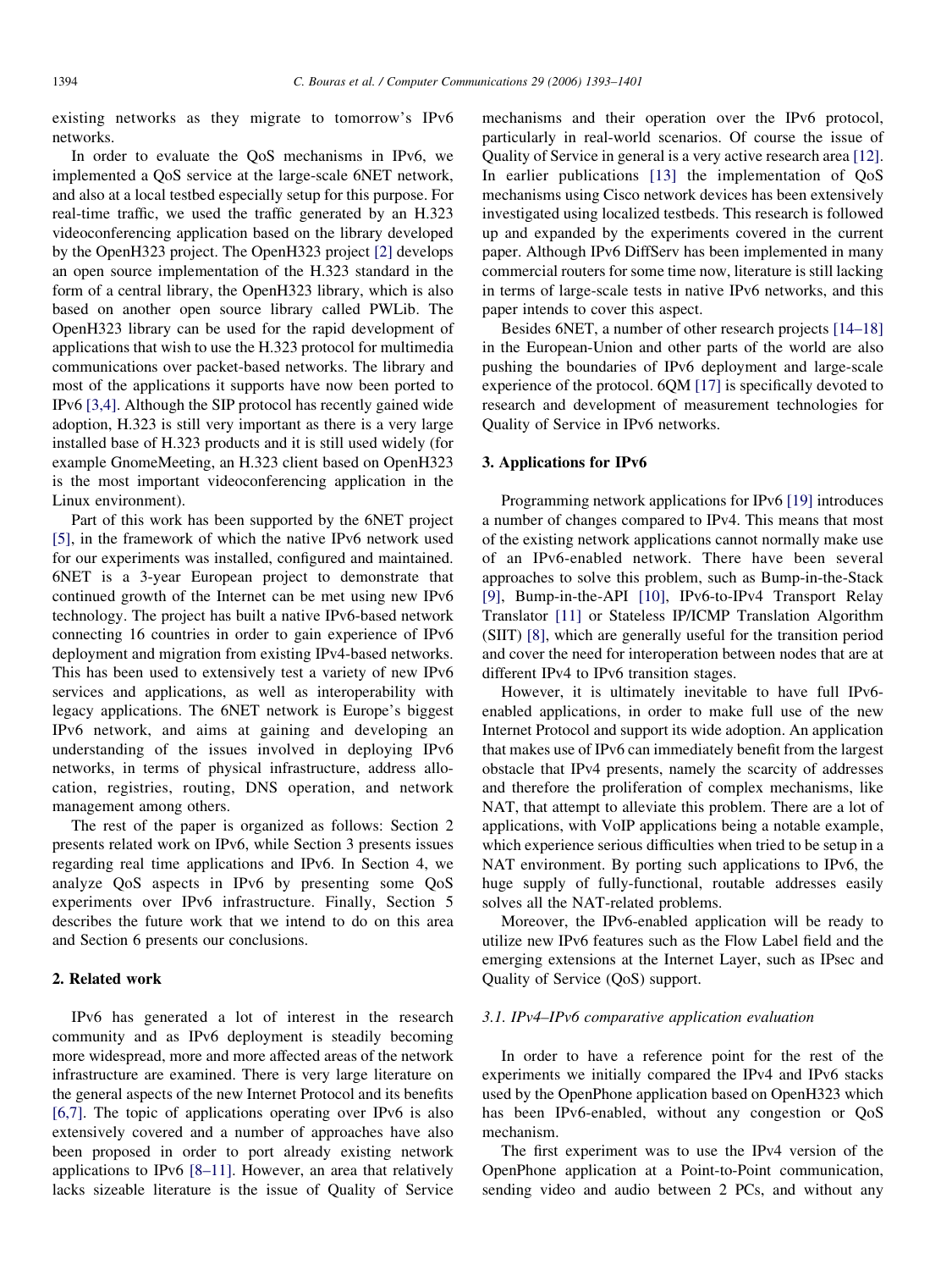

Fig. 1. IPv4—IPv6 comparison.

competing traffic at the intermediate link. As shown at Fig. 1, we obtained a steady transmit rate of 16 kb/s throughout the experiment. The quality of the video transmitted was relatively low, because of the characteristics of the H.261 codec. We then repeated the experiment using the IPv6 stack for the Point-to-Point communication between the two endpoints. Again, we were sending video and audio between 2 PCs, and without any competing traffic at the intermediate link.

Again we can see in Fig. 1 that in the absence of any competing traffic and with a link of high capacity, we obtain a steady transmission rate of around 17 kb/s, around 7% larger than the IPv4 transmission rate. This difference is due to the fact that the Data-Link layer was carrying 294-byte packets in the case of IPv4, and 314-byte packets in the case of IPv6. The standard IPv6 header is 20 bytes larger than the standard IPv4 header, which produces the 7% overhead. This is in fact an expected and known result, since the larger IPv6 header introduces some overhead, especially in relatively low-rate transmissions.

In both cases, we can observe that the choice of network layer stack is not an issue, since the application will consume the required bandwidth, given an uncongested link. We cannot however expect that this will always be the case. A transmission rate of around 140 kb/s, means that for low bandwidth links (for example modem or basic ISDN links) there will be significant congestion. Also for high bandwidth links that carry a lot of additional traffic, unwanted results can occur if the H.323 traffic is added to the competition.

#### 4. QoS aspects in IPv6

Our purpose in this section is to describe the results of our experiments with QoS mechanisms based on the DiffServ architecture in IPv6 networks. Moreover, we examine the issue of the usage of the Flow Label field in the IPv6 header, and the ongoing work in this area.

#### 4.1. IPv6 QoS testbed implementation

In this section, we describe the implementation and testing of a QoS service on IPv6 networks. The service is based on the DiffServ architecture (expedited forwarding) and provides strict priorities to packets that are produced from real time applications. This service was applied throughout the pan-European 6NET network backbone, which is displayed in [Fig. 2](#page-3-0). Also [Fig. 3](#page-4-0) displays in more detail the part of the testbed that was used for the experiments. The QoS service that was implemented aims at providing prioritization for traffic coming from real time applications. Its operation is to classify the packets that belong to this application and use a 'priority queue' for them. The rest of the traffic on the router will be treated as usual, with best-effort service.

The service has been implemented using the Modified Deficit Round Robin (MDRR) mechanism and follows the classic guidelines of the DiffServ architecture. For the experimental scenarios we have used the Iperf [\[20\]](#page-8-0) traffic generator for artificial traffic. Background traffic is classified with DSCP value 0 (default) and is treated as best-effort. In addition, we inserted foreground traffic that simulates an aggregate of real time traffic. This traffic, depending on the specific test, was either TCP or UDP traffic, or a mix of artificially generated UDP traffic and RTP traffic [\[21\]](#page-8-0) generated by an application based on the OpenH323 library, which has been ported to IPv6. On the network devices, a marking mechanism has been applied in order to mark the background and foreground traffic. In particular, we distinguish the background and foreground traffic with different access lists and mark them with different DSCP values: default (0) and the predefined expedited forwarding (46), respectively. Next, the output interfaces of the network devices have been configured in order to send the packets that have been marked with DSCP 46 with strict priority.

The various phases of the experiments described in this section can be categorized as follows:

- Various scenarios using a mix of artificially generated UDP and TCP traffic for background and either TCP or UDP artificially generated traffic for foreground, using the largescale 6NET testbed.
- Experiments using a mix of artificially generated UDP and TCP traffic for background and a mix of artificially generated UDP and real-time traffic using the local CTI testbed.
- † Experiments using the local CTI testbed where the network devices have been additionally configured in order to apply the Weighted Random Early Detection (WRED) mechanism for congestion avoidance on the background traffic. In this case, the goal is to measure if the existence of WRED makes any impact on the QoS guarantees that the foreground packets experience.

For the large-scale scenarios, the marking of the packets was performed at the access level and prioritized traffic was policed at 5% of the total available bandwidth, which corresponds to about 7.5 Mbps for the core links that have a total capacity of 155 Mbps at the physical level.

For the purposes of the experiments we used three PCs located at various points in the network. Premium traffic in the foreground was sourced from UK (JANET network), was routed through the Netherlands and Germany, and was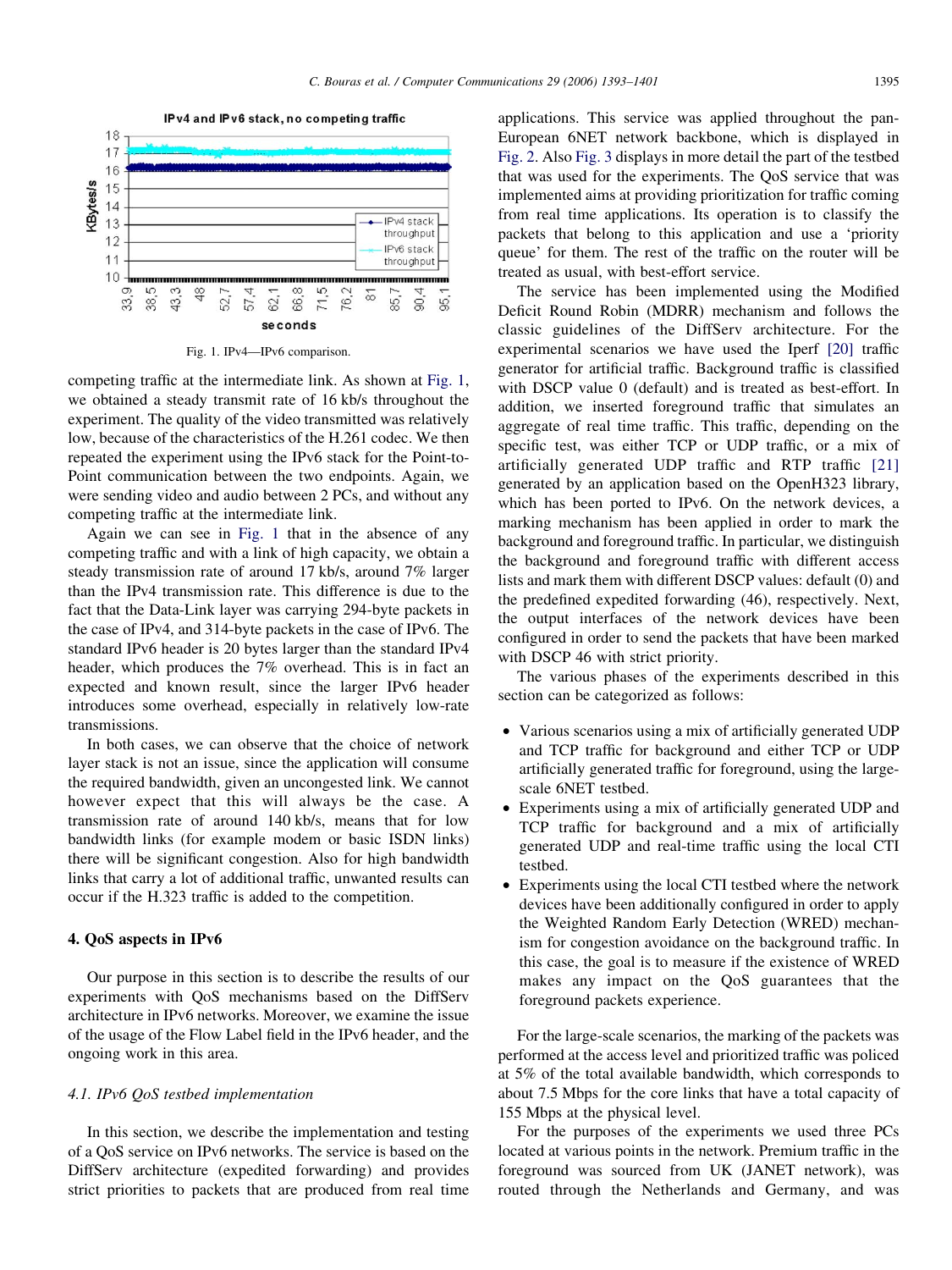<span id="page-3-0"></span>

Fig. 2. 6NET core network.

received at Greece. Furthermore, in the experiments that we wanted to artificially create background traffic, a generating PC at the Netherlands was used which sent traffic through Germany to Greece.

The measurement of the network's metrics and the service's performance was done using specific tools. The first one was the statistics of the Iperf traffic generator for the traffic that it was generating. These statistics were produced at the server instance of the Iperf traffic generator and included the average throughput and the average jitter of the UDP traffic and the average throughput of the TCP traffic. Iperf calculates jitter using the RFC 3550 definition that defines jitter as:

$$
J_i = J_{i-1} + (|D(i-1,i)| - J_{i-1})/16
$$

where  $D(i,j)$  is the difference of the interval between two successive packets at the receiver from the interval between

two successive packets at the sender, defined as

$$
D(i,j) = (R_j - R_i) - (S_j - S_i)
$$

Another tool was the RTCP statistics that the videoconference tool was providing and finally, the results from the Ethereal Network Protocol Analyzer [\[22\]](#page-8-0) that captured all the packets at the receiver and provided us graphic representations of their throughput.

Using this infrastructure, we performed many tests investigating the QoS mechanisms that are supported on IPv6. First of all, we tested the prioritization and classification mechanisms performing a large number of tests. Then, these tests became more complex and finally, we applied all the mechanisms simultaneously to test the whole QoS service with real time data.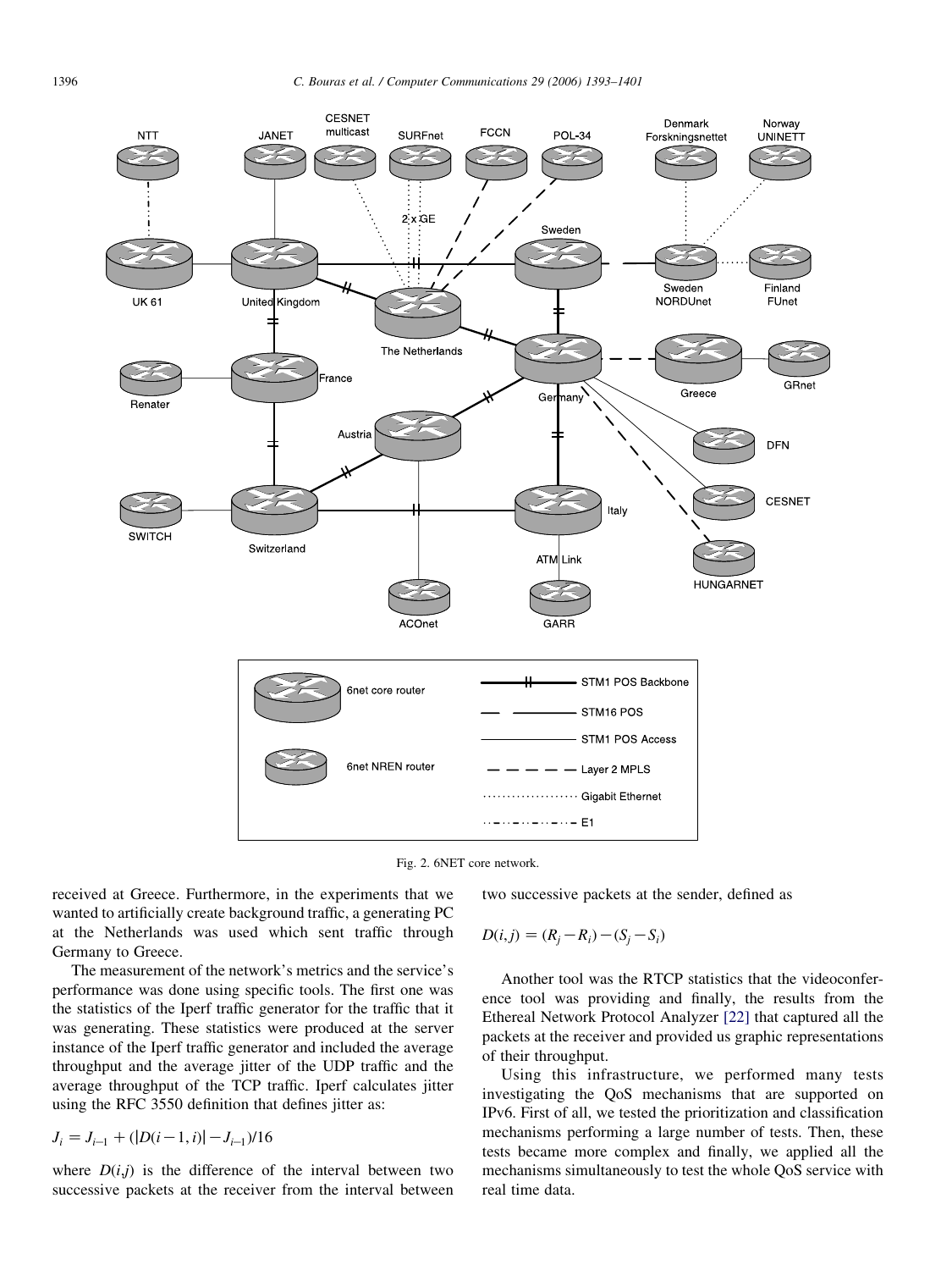<span id="page-4-0"></span>

Fig. 3. Large-scale testbed.

#### 4.2. Investigation of the prioritization mechanism

The first tests at the large-scale 6NET testbed aimed at investigating the operation of the classification and prioritization mechanisms. The classification mechanism was implemented using access lists and creating a policing class in the input interface of the router. According to the ipv6 access list that the packets belong to, the policy class assigns the DSCP values: ef (46) for the foreground traffic and default (0) for the background. Next, on the output interface of the router, we configured a second policy class that gives strict priority to the packets that have been marked with the DSCP value for EF.

At a first stage we verified the correct operation of the marking, policing and shaping mechanisms, and then we conducted a number of scenarios that included simultaneous UDP and TCP background traffic, while the foreground traffic was alternated between the two transport protocols. In order to verify that traffic marked with the DSCP value of 46

Table 1 Comparing premium to best-effort traffic under congestion

|                | Achieved band-<br>width (Mbps) | Jitter (ms) | Packet loss $(\% )$ |
|----------------|--------------------------------|-------------|---------------------|
| UDP foreground | 5.11                           | 4.1780      | 0.082               |
| <b>UDP</b>     | 105.00                         | 0.1430      | 49.000              |
| background     |                                |             |                     |

(IP Premium traffic) was indeed handled preferentially compared to the rest of the traffic, we artificially congested the network by generating 200 Mbps of background UDP traffic. As Table 1 demonstrates, while in general traffic had very large losses (about half of the transmitted background traffic packets were lost), premium marked traffic was able to comfortably traverse the congested links almost without any losses.

# 4.3. Large-scale scenarios

The setup for each scenario is displayed in [Table 2.](#page-5-0) They have been designed so that we could investigate the effectiveness and characteristics of the implemented QoS mechanisms in order to provide a measurable improvement to various types of traffic that has been marked as premium traffic. In order to more closely simulate actual network conditions, scenarios include combinations of either UDP, TCP or both types of traffic at the background (best-effort traffic). We have selected a mix of 30% TCP and 70% UDP for the background traffic, in order to more closely simulate a real-world environment with a large number of bandwidth-consuming UDP applications, and a considerable amount of TCP applications (such as web browsing).

The results from scenarios 7 and 9 which are comprised of multiple tests, are also visualized in [Figs. 4 and 5,](#page-5-0) respectively.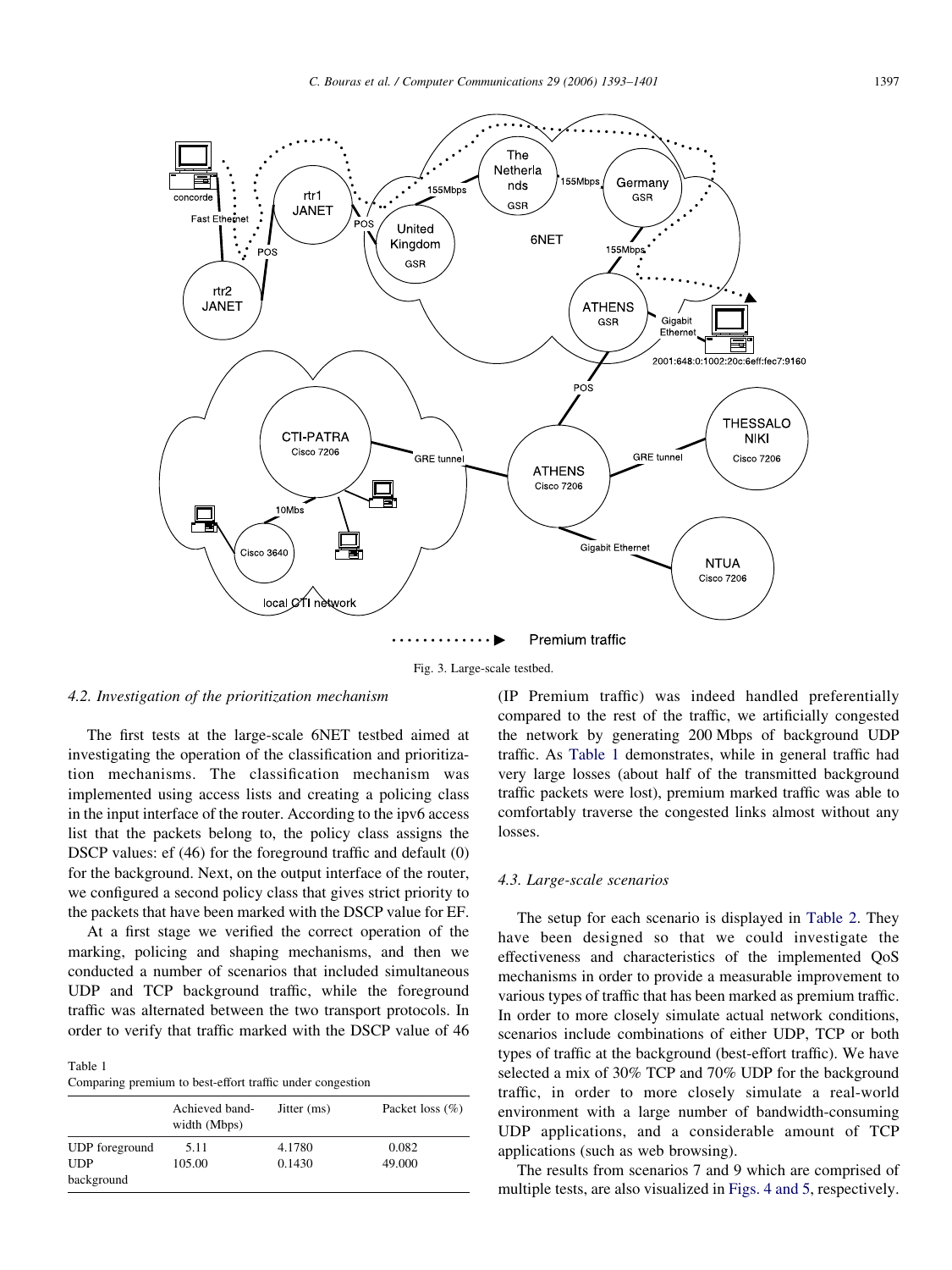<span id="page-5-0"></span>Table 2 Large-scale scenarios

| Scenario      | Background<br>(30% TCP-70% UDP) | Foreground                       |
|---------------|---------------------------------|----------------------------------|
|               | 50 Mbps                         | UDP traffic $(1.5 \text{ Mbps})$ |
| $\mathcal{D}$ | 50 Mbps                         | TCP traffic (1.5 Mbps)           |
| $\mathcal{F}$ | 80 Mbps                         | UDP traffic (1.5 Mbps)           |
| 4             | 80 Mbps                         | TCP traffic (1.5 Mbps)           |
| .5            | 120 Mbps                        | UDP traffic $(1.5 \text{ Mbps})$ |
| 6             | 120 Mbps                        | TCP traffic (1.5 Mbps)           |
|               | 80 Mbps                         | UDP traffic $> 1.5$ Mbps)        |
| 8             | 80 Mbps                         | TCP traffic $> 1.5$ Mbps)        |
| 9             | 120 Mbps                        | UDP traffic $> 1.5$ Mbps)        |
| 10            | 120 Mbps                        | TCP traffic $> 1.5$ Mbps)        |

[Figs. 4 and 5](#page-8-0) clearly demonstrate the effectiveness of the policing mechanism that was applied at the input interface for the premium traffic. The configuration of the policing mechanism was done using the option of completely dropping excess packets (instead of simply treating them as best-effort traffic, which is also a viable solution depending on the requirements and the policies of each organization). Therefore, as soon as foreground traffic exceeded the allocated bandwidth (5% of the total available bandwidth or about 7.5 Mbps at the physical level), packet losses increase dramatically. Our choice for dropping exceeding packets instead of simply handling them as best-effort is more suitable for real-time applications, since for that type of application, timing in the reception of the packets matters more than late delivery. In such a case, late delivery of packets can be useless if the data should already have been presented to the user.

Another interesting observation is that the jitter for the foreground traffic steadily decreases as we are increasing the transmission rate. This observation is explained by taking into account the way jitter is calculated. A higher transmission rate leads to packets arriving closer together at the destination, and therefore variations in the inter-arrival time are smaller (although in reality they can be steady when weighted against the inter-arrival times).

Figs. 6 and 7 summarize the results for TCP foreground traffic for scenarios 8 and 10, respectively, where we were gradually increasing the TCP foreground transmission rate. As soon as the transmission rate approached the allocated



Fig. 4. UDP foreground with 80 Mbps background traffic.



Fig. 5. UDP foreground with 120 Mbps background traffic.

threshold, the transmission rate could no longer be increased, since the policing mechanism was dropping excessive packets and the TCP congestion avoidance mechanism was using this information to reduce the transmission rate.

#### 4.4. Experimental testing for real time applications

Additionally, extended tests in CTI's local testbed were conducted, aiming to evaluate the QoS mechanisms with realtime applications. This testbed uses infrastructure that has been deployed for IST 6NET project extended with additional CTI routers. The basic testbed consisted of two routers, one router of CISCO 7200 series (local 6NET router) and one router of CISCO 3600 series. This testbed is interconnected with CTI's production network and can be shown in [Fig. 8](#page-6-0) that presents it in detail. The software version that this testbed uses is the CISCO IOS 12.2(13) T [\[23\].](#page-8-0)

The implemented QoS framework in the local testbed was similar to the one applied at the 6NET network, with the only difference being that the Class-based Weighted Fair Queuing mechanism was used instead of Modified Deficit Round Robin. This was done due to the fact that MDRR is supported in higher end devices which were not available at CTI local testbed. In any case, the Class-based WFQ mechanism can also provide strict packet priority as it implements the Low Latency Queue mechanism, which is a method to en-queue packets on a 'priority' queue in order to guarantee low latency and jitter.

The strict priority (which implements the Low Latency Queues) is extremely suitable for real-time applications that need low delay, packet loss and jitter. Therefore, we tried to simulate realistic conditions of traffic load and to measure



Fig. 6. TCP foreground with 80 Mbps background traffic.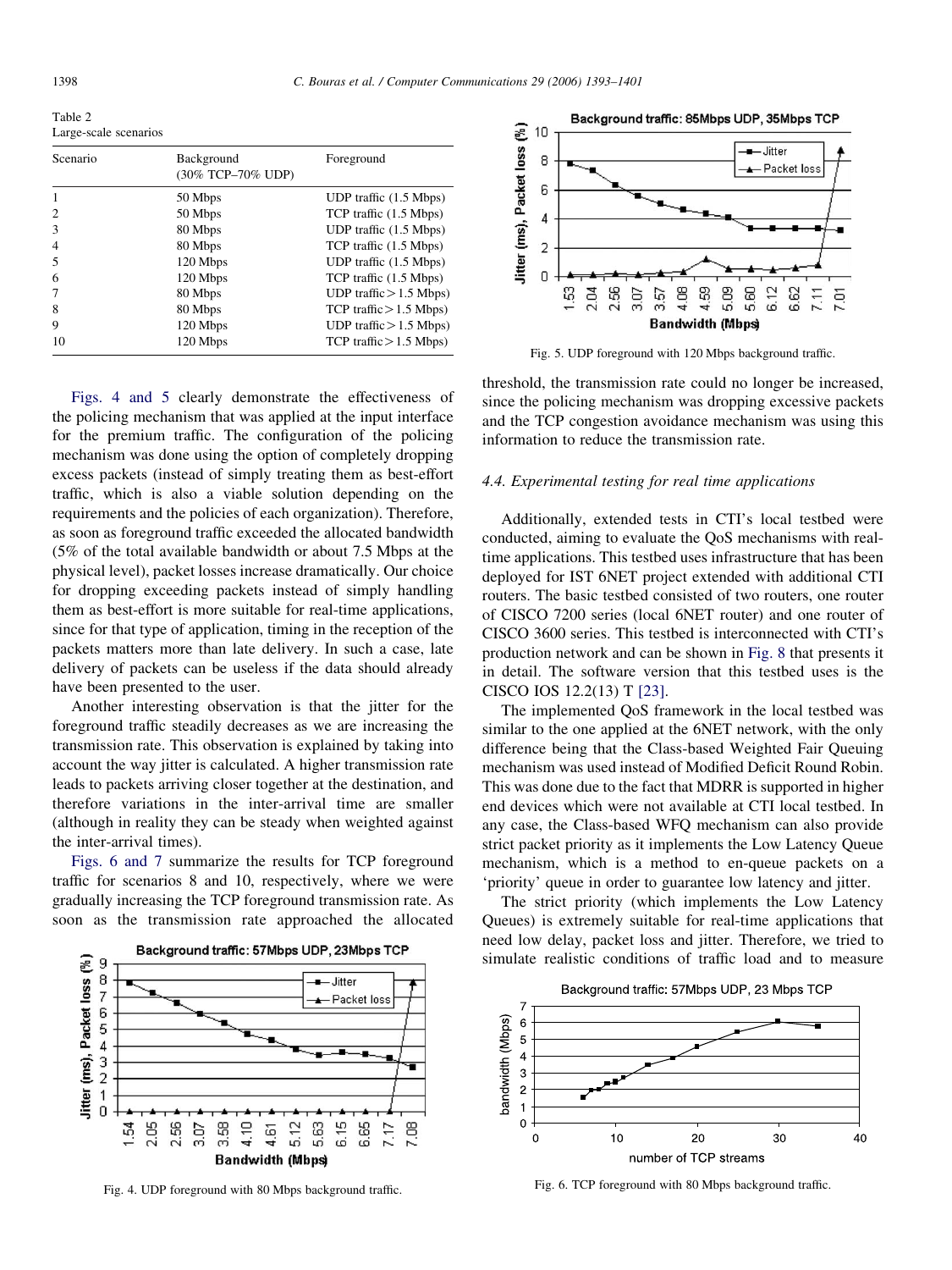<span id="page-6-0"></span>

Fig. 7. TCP foreground with 120 Mbps background traffic.

the performance of real-time applications that experience the preferential treatment. For implementing the following testing scenarios we used an application based on the OpenH323 library.

Initially, the network was loaded with background traffic, generated by the Iperf traffic generator (the selected traffic is a mix of TCP and UDP traffic). At this point we should note that we have started loading the network before inserting the foreground traffic, in order for TCP to obtain a stable state. A while later, the foreground traffic that was generated by a videoconference (using the OpenPhone application based on the OpenH323 library) was inserted.

This test was performed for more than 5 minutes and we recorded the packets that were exchanged. The background traffic was 5 Mbps UDP traffic and also TCP traffic that tried to occupy as much bandwidth as it could. Finally, the results showed that the UDP background traffic had only a few packets dropped. Similarly, the foreground traffic (OpenH323) had zero packet loss and excellent quality, which proves that the QoS mechanisms achieved their goal. In addition, the TCP background traffic was straggled by the strict priority mechanism. But on the other hand, the foreground traffic has an average throughput of almost 300 Kbps and very good video quality.

Similarly, a second test with the same characteristics and traffic load was performed. The only difference was that we also added at the foreground traffic extra UDP traffic (300 Kbps), created by the Iperf traffic generator. The results were the same, as the foreground traffic had almost zero packet loss (both UDP and RTP). In addition, the RTP traffic (OpenH323) had excellent video quality taking advantage of the operation of the strict priority mechanism (low latency queue). The foreground traffic displayed a steadier rate, which happens because of the inclusion of artificially generated UDP traffic. Artificially generated traffic has a much lower variation in its transmission rate than the actual VoIP traffic generated by the OpenH323 application.

#### 4.5. Investigation of WRED mechanism

Our next goal was to investigate the operation of the WRED mechanism. The WRED mechanism is a popular mechanism for congestion avoidance that has been tested extensively in IPv4. During our tests we tried this mechanism on our IPv6 domain. The tests aimed to prove the correct operation of this mechanism on IPv6 and secondly to investigate its impact on the performance of the foreground traffic. At this stage, 2 separate testing scenarios were performed. In the first one, the WRED mechanism was set up in order to be applied on the background traffic using 30 and 50 packets in the queue as thresholds. In addition, the maximum queue size was 75 and the drop possibility was 10%. A test that we had also performed



Fig. 8. The local CTI testbed.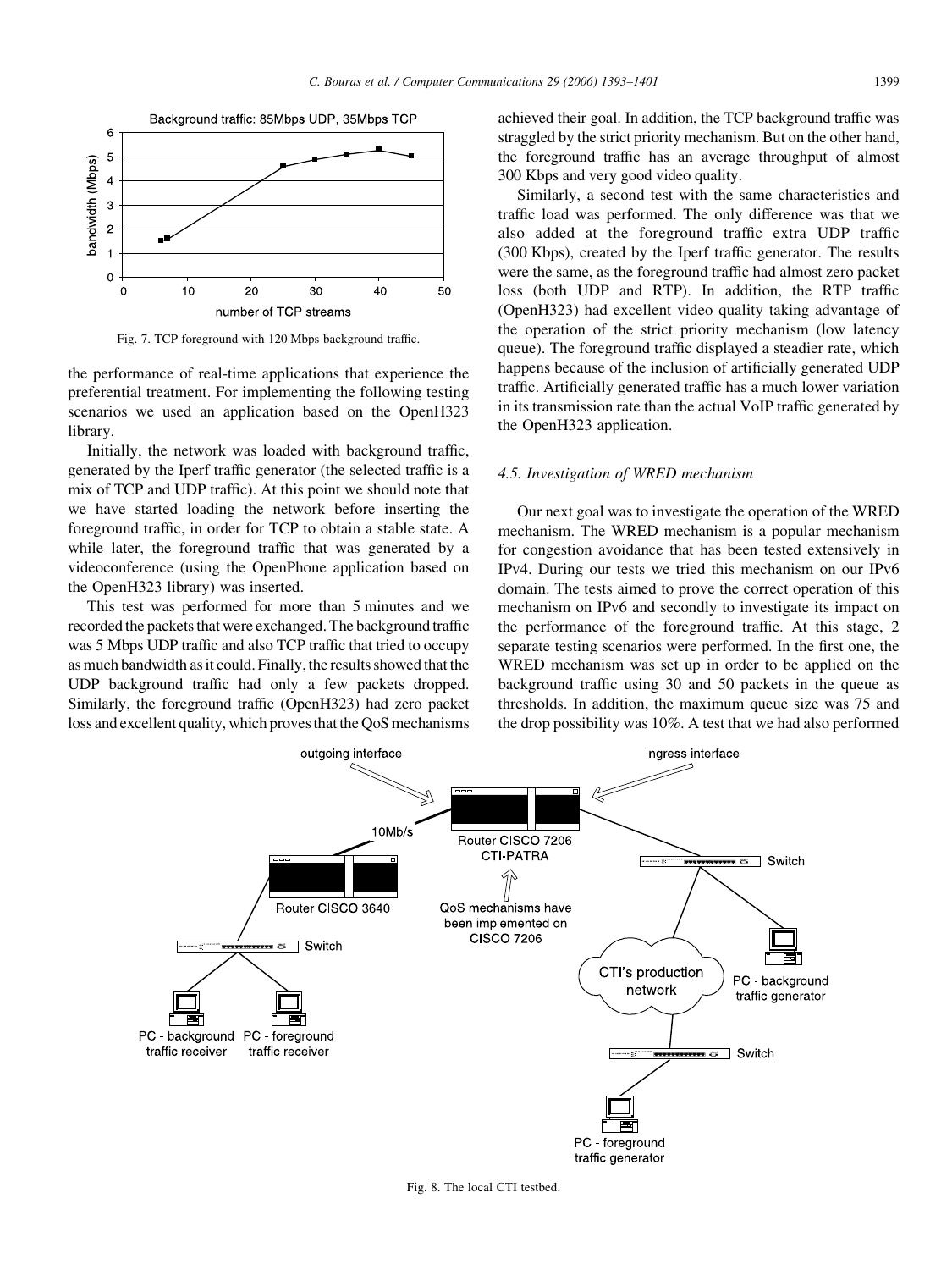earlier was repeated with this new configuration, in order to compare the results. So, we inserted background traffic that was a mix of TCP and UDP (5 Mbps) and foreground traffic a mix of UDP (700 Kbps) and RTP (OpenH323-based application). The result was that the foreground traffic still only had a few packet losses and very good quality of video. On the other hand, the background traffic had several drops that were caused by the WRED mechanism (UDP background traffic had almost 2% packet loss). So, the foreground traffic does not seem to receive any impact from the operation of the WRED mechanism. The strict priority mechanism seems to work transparently. On the other hand, the background traffic has many packet losses, especially, if we compare the result (2% losses of UDP) with the same experiment in Section 4.4 without the WRED mechanism, where the result was less than 0.5%. So, the WRED mechanism worked according to its specification and reduced the background traffic. The most significant observation arises when we look at the TCP throughput of the background traffic and compare it with the corresponding throughput on Section 4.4. It is obvious that the throughput in this case is lower and that the WRED caused this reduction of TCP's rate. This can be explained if we consider that the WRED mechanism 'created' packet losses earlier, which led TCP to believe that the network was congested and reduced its rate.

The second scenario was identical to the first but this time we changed the thresholds of the WRED mechanism. We tried to approach the max queue size and configured the min and max thresholds to be 55 and 75 packets, respectively. The drop possibility was also 10%.

We observed similar results regarding the foreground traffic, as the packet losses were almost zero and the video quality was very good. This time the background traffic had better behavior, as only 0.92% of UDP traffic packets were lost. In addition, the TCP traffic had a bigger average throughput (1.36 Mbps). So, at this experiment the queues were allowed to be more filled and achieved a better performance for the background traffic. But, regarding the foreground traffic (for the QoS service that is tested) the existence of the WRED mechanism does not have any significant impact.

# 4.6. Flow label usage

Flow label is a field in IPv6 header that has been planned to operate for per flow QoS treatment. General rules for the Flow Label field were proposed recently in RFC 3697 [\[24\],](#page-8-0) but specific use cases have not been described yet. RFC 3595 [\[25\]](#page-8-0) defines textual conventions to represent the Flow Label field. Actually, the Flow Label tries to integrate the classic Diffserv operation where traffic is aggregated into classes with the flow establishment. Therefore, the RFC 3697 defines that the 20-bit Flow Label field is used by a source to label packets of a flow and the zero value is used to indicate packets that are not part of any flow. Packet classifiers use the triplet of Flow Label, Source Address, and Destination Address fields to identify which flow a particular packet belongs to. Packets are processed in a flow-specific manner by the nodes (routers) that have been set up with flow-specific state and in any case the Flow Label value set by the source must be delivered unchanged to the destination node. If an IPv6 node is not providing flow-specific treatment, it must ignore the field when receiving or forwarding a packet. Each established flow should expire when the flow is idle in order to increase routers' performance. Therefore, the RFC defines that the nodes should not assume that packets arriving 120 seconds or more after the previous packet of a flow still belong to the same flow, unless a flow state establishment method defines a longer flow state lifetime or the flow state has been explicitly refreshed. The flow expiration also allows the Flow Label values reusability. Flow Label values previously used with a specific pair of source and destination addresses must not be assigned to new flows with the same address pair within 120 seconds of the termination of the previous flow. Finally, to avoid accidental Flow Label value reuse, the source node should select new Flow Label values in a well-defined sequence (e.g. sequential or pseudo-random) and use an initial value that avoids reuse of recently used Flow Label values each time the system restarts.

In addition, a major issue at the deployment of QoS services that uses the Flow Label field is security. In particular, it is crucial to avoid theft of service attacks by unauthorized traffic. Such attacks are possible with the two following ways: by spoofing the Flow Label value (only on valid nodes that use the correct source address) or by spoofing the whole 3-tuple (Flow Label, Source Address, Destination Address). The latter can be done in an intermediate router or in a host that is not subject to ingress filtering. Also, in this point we should note that the IPsec protocol does not include the IPv6 header's Flow Label in any of its cryptographic calculations (in the case of tunnel mode, it is the outer IPv6 header's Flow Label that is not included). As a consequence IPsec does not provide any defense against an adversary's modification of the Flow Label. Finally, it is recommended that applications with an appropriate privilege in a sending host should be entitled to set a non zero Flow Label. But this is an issue that depends on the host's operating system or on the used policy and authorization mechanisms.

In the near future, the usage of the Flow Label in QoS services and also in related mechanisms is expected. A classic example that can take advantage from the flow label field is a VoIP implementation that can achieve flow establishment. But in this case, accompanied mechanisms such as admission control and flow signaling protocols are necessary in order to ensure security and successful operation.

# 5. Future work

All the tests that were performed also indicated some points that need further research and investigation. The most interesting and open issue for research is the investigation of the way that the policy profile should be selected and configured for an aggregate of flows of real time data in order to follow the SLAs. We are also interested on testing QoS services in dual stack networks, where the QoS mechanisms serve IPv4 and IPv6. The latter is very important in order to